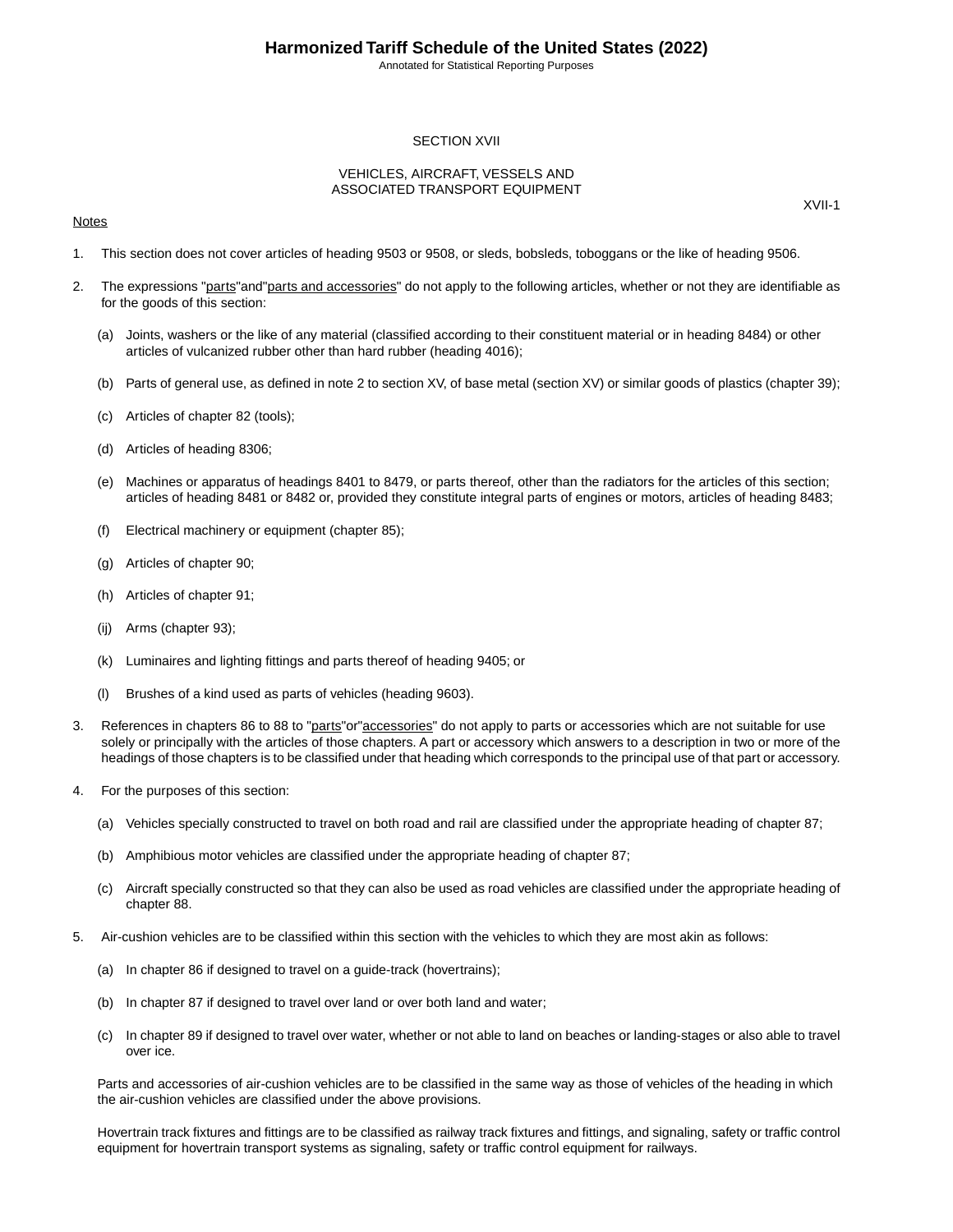Annotated for Statistical Reporting Purposes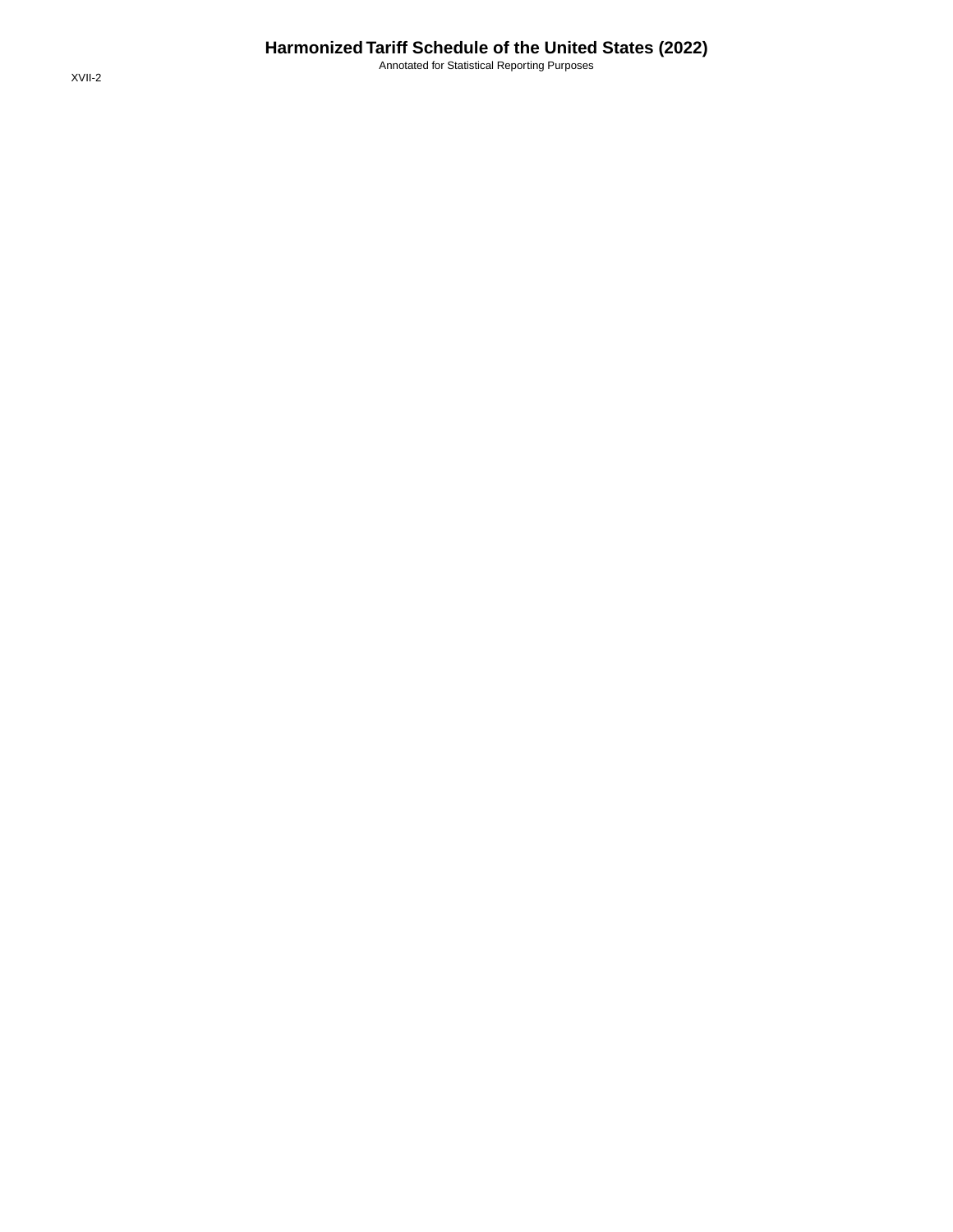Annotated for Statistical Reporting Purposes

#### CHAPTER 86

### RAILWAY OR TRAMWAY LOCOMOTIVES, ROLLING STOCK AND PARTS THEREOF; RAILWAY OR TRAMWAY TRACK FIXTURES AND FITTINGS AND PARTS THEREOF; MECHANICAL (INCLUDING ELECTRO-MECHANICAL) TRAFFIC SIGNALING EQUIPMENT OF ALL KINDS

### **Notes**

XVII 86-1

- 1. This chapter does not cover:
	- (a) Railway or tramway sleepers (cross-ties) of wood or of concrete, or concrete guide-track sections for hovertrains (heading 4406 or 6810);
	- (b) Railway or tramway track construction material of iron or steel of heading 7302; or
	- (c) Electrical signaling, safety or traffic control equipment of heading 8530.
- 2. Heading 8607 applies, inter alia, to:
	- (a) Axles, wheels, wheel sets (running gear), metal tires, hoops and hubs and other parts of wheels;
	- (b) Frames, underframes, truck assemblies;
	- (c) Axle boxes; brake gear;
	- (d) Buffers for rolling-stock; hooks and other coupling gear and corridor connections;
	- (e) Coachwork.
- 3. Subject to the provisions of note 1 above, heading 8608 applies, inter alia, to:
	- (a) Assembled track, turntables, platform buffers, loading gauges;
	- (b) Semaphores, mechanical signal discs, level crossing control gear, signal and point controls, and other mechanical (including electro-mechanical) signaling, safety or traffic control equipment, whether or not fitted for electric lighting, for railways, tramways, roads, inland waterways, parking facilities, port installations or airfields.

#### Additional U.S. Note

1. Railway locomotives (provided for in headings 8601 and 8602) and railway freight cars (provided for in heading 8606) on which no duty is owed are not subject to the entry or release requirements for imported merchandise set forth in Sections 448 and 484 of the Tariff Act of 1930.The Secretary of the Treasury may by regulation establish appropriate reporting requirements, including the requirement that a bond be posted to ensure compliance.

#### Compiler's Note

The provisions of subchapter II of chapter 99 (Miscellaneous Tariff Bills or MTBs), the provisions of the Generalized System of Preferences (GSP) found in General Note 4 and most product exclusions from the additional tariffs on products of China in subchapter III of chapter 99 expired on December 31, 2020. However, no endnotes or footnotes relating to these provisions have been deleted as of the issue date of this edition.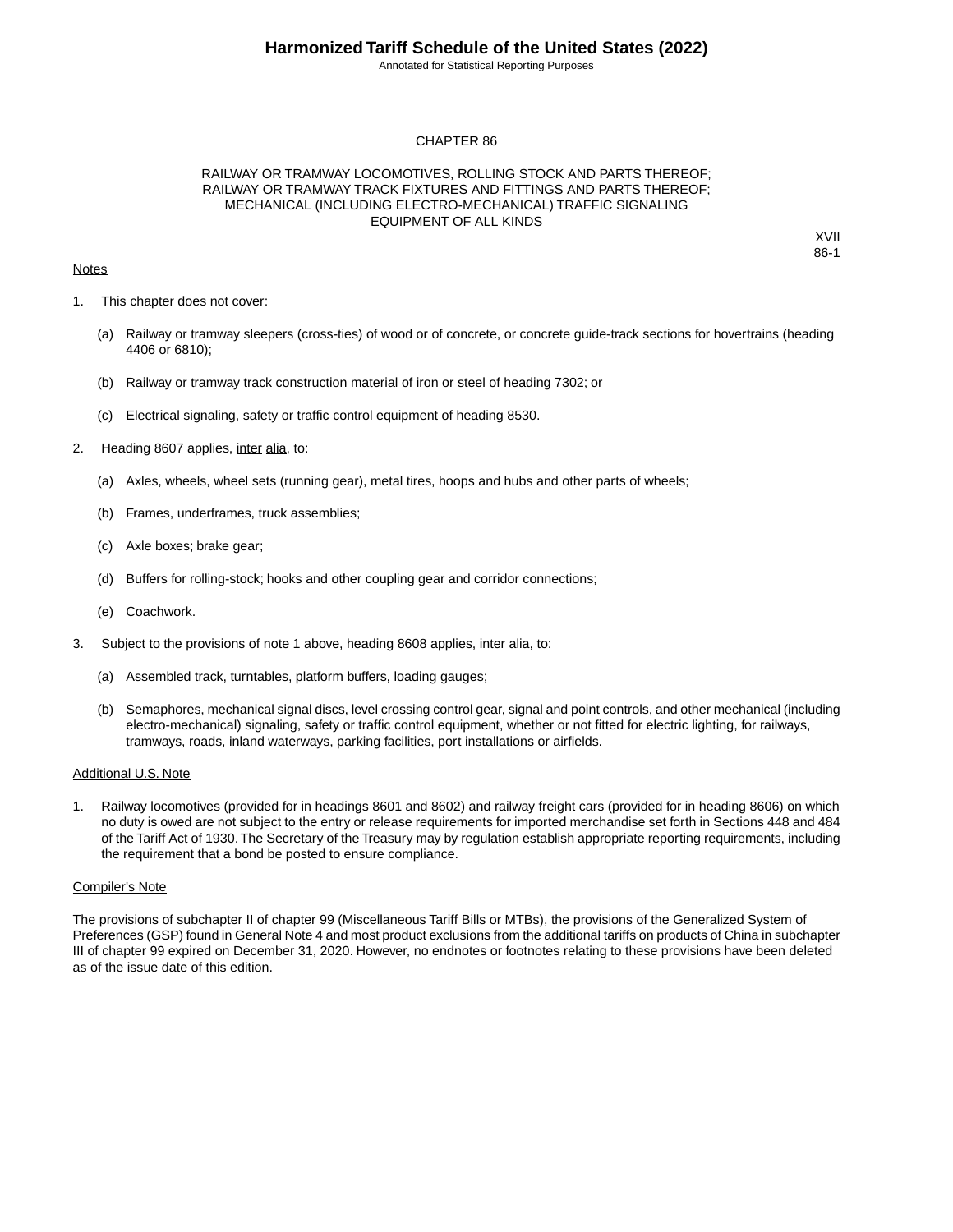Annotated for Statistical Reporting Purposes

| Heading/              | Stat.       |                                                                                                                                                                                                               | Unit                  | Rates of Duty |                                                                                   |                |
|-----------------------|-------------|---------------------------------------------------------------------------------------------------------------------------------------------------------------------------------------------------------------|-----------------------|---------------|-----------------------------------------------------------------------------------|----------------|
| Subheading            | Suf-<br>fix | Article Description                                                                                                                                                                                           | of<br>Quantity        | General       | Special                                                                           | $\overline{2}$ |
| 8601                  |             | Rail locomotives powered from an external source of electricity<br>or by electric accumulators (batteries):                                                                                                   |                       |               |                                                                                   |                |
| 8601.10.00 00         |             | Powered from an external source of electricity  No  Free <sup>1/</sup>                                                                                                                                        |                       |               |                                                                                   | 35%            |
| 8601.20.00 00         |             | Powered by electric accumulators (batteries)  No  Free <sup>21</sup>                                                                                                                                          |                       |               |                                                                                   | 35%            |
| 8602<br>8602.10.00 00 |             | Other rail locomotives; locomotive tenders:                                                                                                                                                                   |                       |               |                                                                                   | 35%            |
| 8602.90.00 00         |             |                                                                                                                                                                                                               |                       |               |                                                                                   | 35%            |
| 8603                  |             | Self-propelled railway or tramway coaches, vans and trucks,<br>other than those of heading 8604:                                                                                                              |                       |               |                                                                                   |                |
| 8603.10.00 00         |             | Powered from an external source of electricity  No  5% <sup>1/</sup>                                                                                                                                          |                       |               | Free (A, AU, BH, CL, 35%<br>CO, D, E, IL, JO,<br>KR, MA, OM, P,<br>PA, PE, S, SG) |                |
| 8603.90.00 00         |             |                                                                                                                                                                                                               |                       |               | Free (A, AU, BH, CL, 35%<br>CO, D, E, IL, JO,<br>KR, MA, OM, P,<br>PA, PE, S, SG) |                |
|                       |             | 8604.00.00   00   Railway or tramway maintenance or service vehicles, whether<br>or not self-propelled (for example, workshops, cranes, ballast<br>tampers, trackliners, testing coaches and track inspection |                       |               |                                                                                   |                |
|                       |             |                                                                                                                                                                                                               | No 2.9% <sup>1/</sup> |               | Free (A, AU, BH, CL, 45%<br>CO, D, E, IL, JO,<br>KR, MA, OM, P,<br>PA, PE, S, SG) |                |
| 8605.00.00            |             | 00 Railway or tramway passenger coaches, not self- propelled;<br>luggage vans, post office coaches and other special purpose<br>railway or tramway coaches, not self- propelled (excluding                    |                       |               |                                                                                   |                |
|                       |             |                                                                                                                                                                                                               |                       |               | Free (A, AU, BH, CL, 45%<br>CO, D, E, IL, JO,<br>KR, MA, OM, P,<br>PA, PE, S, SG) |                |
|                       |             |                                                                                                                                                                                                               |                       |               |                                                                                   |                |
|                       |             |                                                                                                                                                                                                               |                       |               |                                                                                   |                |
|                       |             |                                                                                                                                                                                                               |                       |               |                                                                                   |                |
|                       |             |                                                                                                                                                                                                               |                       |               |                                                                                   |                |
|                       |             |                                                                                                                                                                                                               |                       |               |                                                                                   |                |
|                       |             |                                                                                                                                                                                                               |                       |               |                                                                                   |                |
|                       |             |                                                                                                                                                                                                               |                       |               |                                                                                   |                |
|                       |             |                                                                                                                                                                                                               |                       |               |                                                                                   |                |
|                       |             |                                                                                                                                                                                                               |                       |               |                                                                                   |                |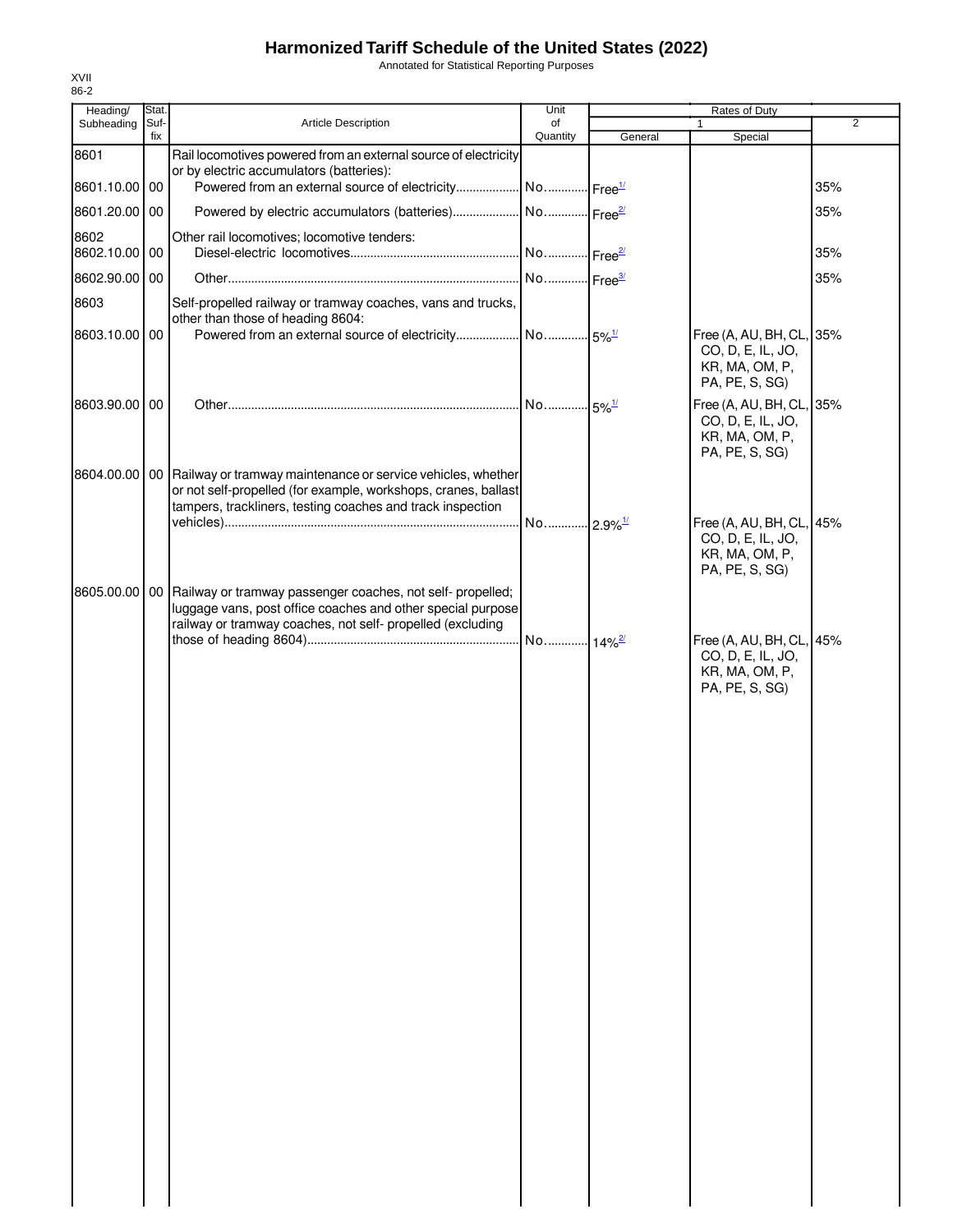Annotated for Statistical Reporting Purposes

| Heading/              | Stat. |                                                                                                       | Unit                 |                      | Rates of Duty                                                                     |                |
|-----------------------|-------|-------------------------------------------------------------------------------------------------------|----------------------|----------------------|-----------------------------------------------------------------------------------|----------------|
| Subheading            | Suf-  | Article Description                                                                                   | of                   |                      | $\mathbf{1}$                                                                      | $\overline{2}$ |
|                       | fix   |                                                                                                       | Quantity             | General              | Special                                                                           |                |
| 8606<br>8606.10.00 00 |       | Railway or tramway freight cars, not self-propelled:                                                  | No 14% <sup>2/</sup> |                      | Free (A, AU, BH, CL, 45%<br>CO, D, E, IL, JO,<br>KR, MA, OM, P,<br>PA, PE, S, SG) |                |
| 8606.30.00 00         |       | Self-discharging cars, other than those of subheading                                                 | No 14% <sup>2/</sup> |                      | Free (A, AU, BH, CL, 45%<br>CO, D, E, IL, JO,<br>KR, MA, OM, P,<br>PA, PE, S, SG) |                |
|                       |       | Other:                                                                                                |                      |                      |                                                                                   |                |
| 8606.91.00 00         |       |                                                                                                       | No                   | $14\%$ <sup>2/</sup> | Free (A, AU, BH, CL, 45%<br>CO, D, E, IL, JO,<br>KR, MA, OM, P,<br>PA, PE, S, SG) |                |
| 8606.92.00 00         |       | Open, with non-removable sides of a height exceeding                                                  |                      |                      |                                                                                   |                |
|                       |       |                                                                                                       | No 14% <sup>2/</sup> |                      | Free (A, AU, BH, CL, 45%<br>CO, D, E, IL, JO,<br>KR, MA, OM, P,<br>PA, PE, S, SG) |                |
| 8606.99.01            |       |                                                                                                       |                      | $14\%$ <sup>2/</sup> | Free (A, AU, BH, CL, 45%<br>CO, D, E, IL, JO,<br>KR, MA, OM, P,<br>PA, PE, S, SG) |                |
|                       | 30    | Flatcars having a flat floor or deck laid on the<br>underframe, with no roof and with no raised sides | No.                  |                      |                                                                                   |                |
|                       | 60    |                                                                                                       |                      |                      |                                                                                   |                |
|                       |       |                                                                                                       |                      |                      |                                                                                   |                |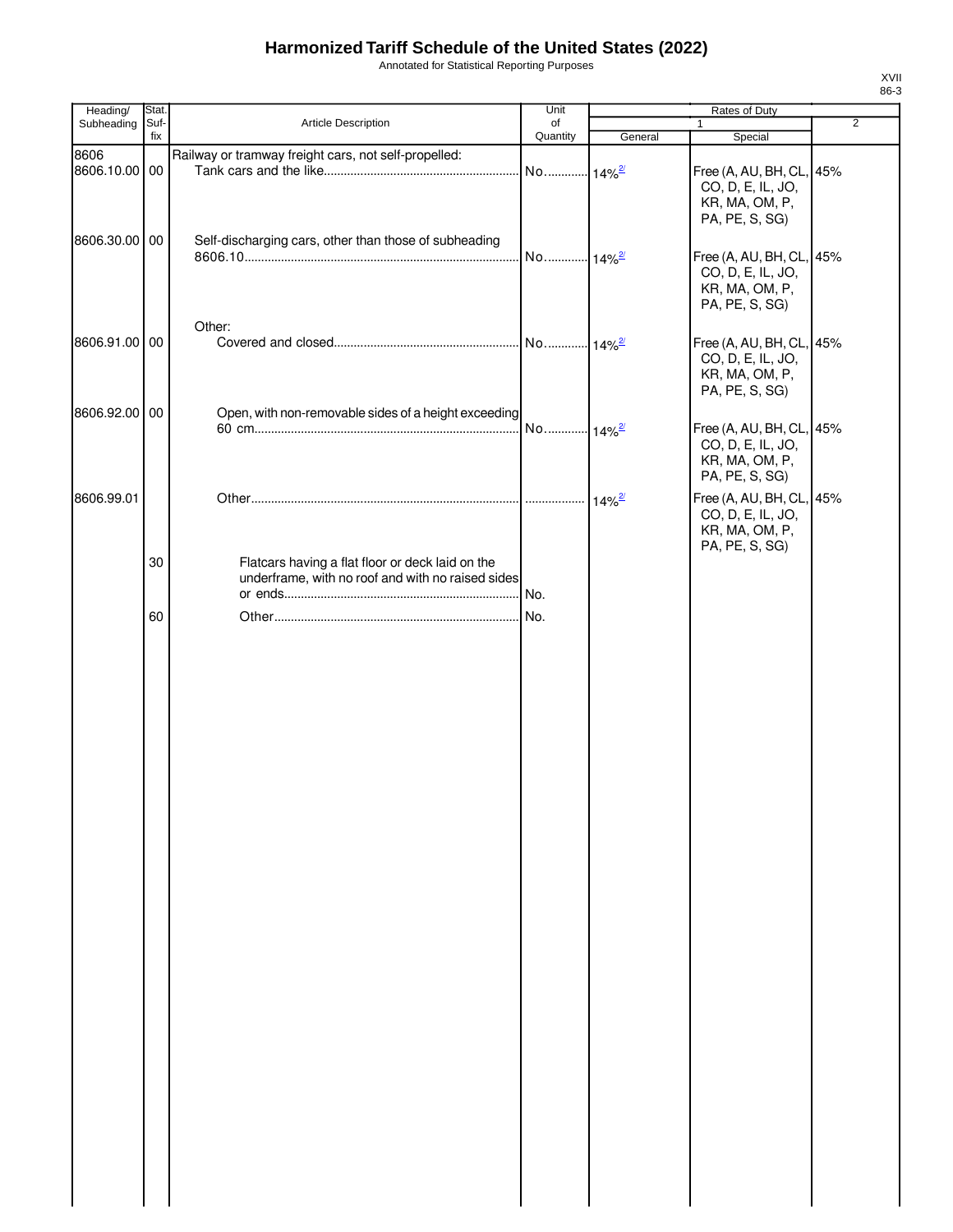Annotated for Statistical Reporting Purposes

| Heading/                 | Stat.       |                                                                                                                                                                     | Unit                  |                         |                                                                                       |                |
|--------------------------|-------------|---------------------------------------------------------------------------------------------------------------------------------------------------------------------|-----------------------|-------------------------|---------------------------------------------------------------------------------------|----------------|
| Subheading               | Suf-<br>fix | <b>Article Description</b>                                                                                                                                          | of<br>Quantity        | General                 | Special                                                                               | $\overline{2}$ |
| 8607<br>8607.11.00 00    |             | Parts of railway or tramway locomotives or rolling stock:<br>Truck assemblies, axles and wheels, and parts thereof:<br>Truck assemblies for self-propelled vehicles | No Free <sup>21</sup> |                         |                                                                                       | 35%            |
| 8607.12.00               | 00          |                                                                                                                                                                     | No 3.6% <sup>1/</sup> |                         | Free (A, AU, BH, CL, 45%<br>CO, D, E, IL, JO,<br>KR, MA, OM, P,                       |                |
| 8607.19                  |             | Other, including parts:<br>Axles and parts thereof:                                                                                                                 |                       |                         | PA, PE, S, SG)                                                                        |                |
| 8607.19.03               | 00          |                                                                                                                                                                     |                       |                         | Free (A, AU, BH, CL, 3%<br>CO, D, E, IL, JO,<br>KR, MA, OM, P,<br>PA, PE, S, SG)      |                |
| 8607.19.06 00            |             |                                                                                                                                                                     | kg 0.4% <sup>1/</sup> |                         | Free (A+, AU, BH,<br>CL, CO, D, E, IL,<br>JO, KR, MA, OM,<br>P, PA, PE, S, SG)        | 3%             |
|                          |             | Wheels and parts thereof, and any of such wheels<br>or parts imported with axles fitted in them:                                                                    |                       |                         |                                                                                       |                |
| 8607.19.12               | 00          | Wheels, whether or not fitted with axles kg Free <sup>1/</sup>                                                                                                      |                       |                         |                                                                                       | 2.2¢/kg        |
| 8607.19.15 00            |             |                                                                                                                                                                     |                       |                         |                                                                                       | 2.2¢/kg        |
| 8607.19.30               |             | Parts of truck assemblies of vehicles of heading                                                                                                                    |                       |                         |                                                                                       |                |
|                          |             |                                                                                                                                                                     |                       |                         | Free (A, AU, BH, CL, 45%<br>CO, D, E, IL, JO,<br>KR, MA, OM, P,<br>PA, PE, S, SG)     |                |
|                          | 10          |                                                                                                                                                                     |                       |                         |                                                                                       |                |
|                          | 20          |                                                                                                                                                                     |                       |                         |                                                                                       |                |
|                          | 90          |                                                                                                                                                                     |                       |                         |                                                                                       |                |
| 8607.19.90               | 00          | Brakes and parts thereof:                                                                                                                                           |                       |                         | Free (A, AU, BH, CL, 35%<br>CO, D, E, IL, JO,<br>JP, KR, MA, OM,<br>P, PA, PE, S, SG) |                |
| 8607.21<br>8607.21.10 00 |             | Air brakes and parts thereof:                                                                                                                                       |                       |                         |                                                                                       |                |
|                          |             |                                                                                                                                                                     |                       |                         | Free (A, AU, BH, CL, 45%<br>CO, D, E, IL, JO,<br>KR, MA, OM, P,<br>PA, PE, S, SG)     |                |
| 8607.21.50 00            |             |                                                                                                                                                                     | kg                    | $.13.9\%$ <sup>1/</sup> | Free (A, AU, BH, CL, 35%<br>CO, D, E, IL, JO,<br>KR, MA, OM, P,<br>PA, PE, S, SG)     |                |
| 8607.29<br>8607.29.10 00 |             | Other:                                                                                                                                                              |                       |                         | Free (A, AU, BH, CL, 45%<br>CO, D, E, IL, JO,<br>KR, MA, OM, P,<br>PA, PE, S, SG)     |                |
| 8607.29.50               | 00          |                                                                                                                                                                     | kg                    | $12.6\%$ <sup>1/</sup>  | Free (A, AU, BH, CL, 35%<br>CO, D, E, IL, JO,<br>KR, MA, OM, P,<br>PA, PE, S, SG)     |                |
|                          |             |                                                                                                                                                                     |                       |                         |                                                                                       |                |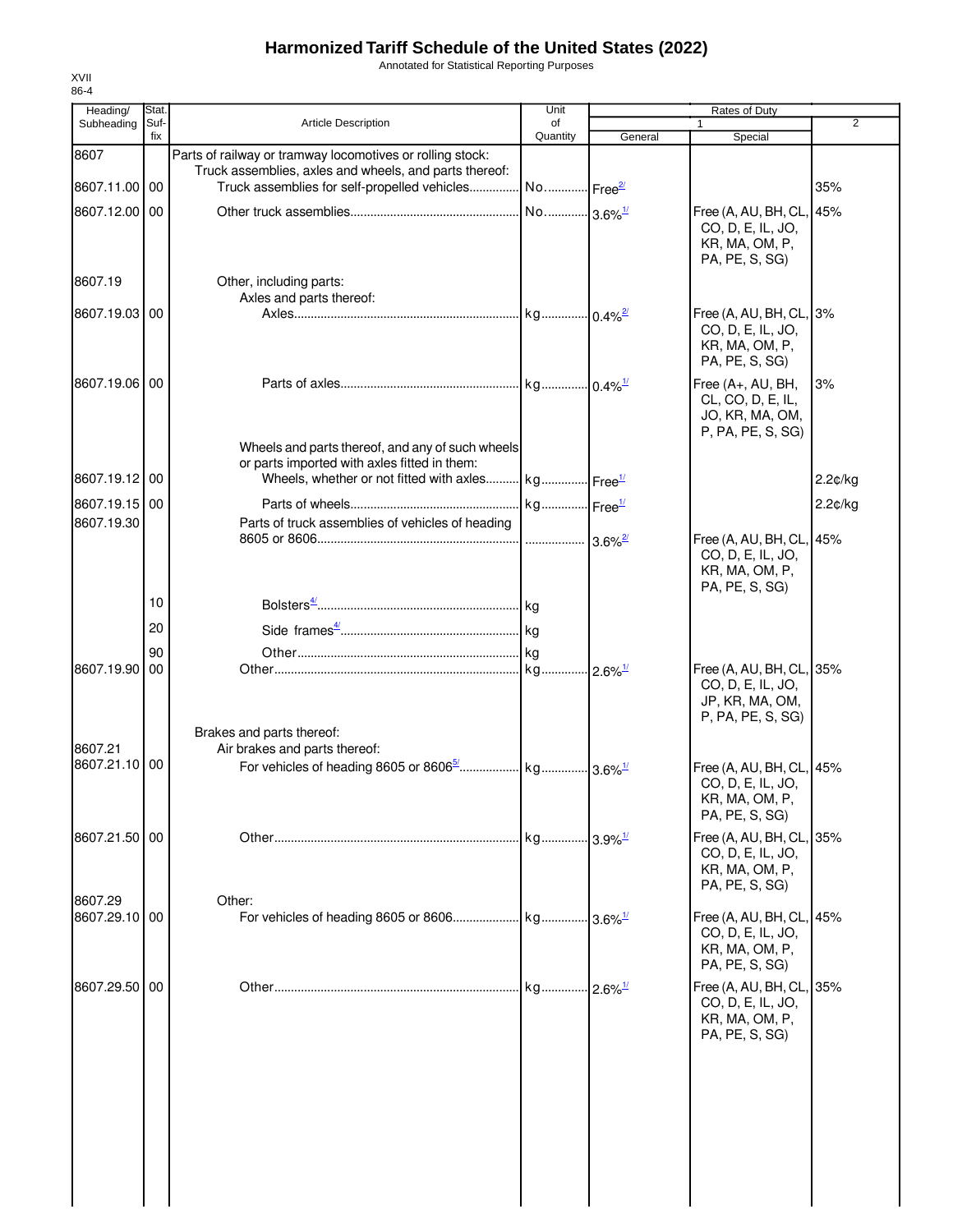Annotated for Statistical Reporting Purposes

| Heading/                 | <b>Stat</b> |                                                                                                                                                                                                                                                                                        | Unit     |         | Rates of Duty                                                                         |                |
|--------------------------|-------------|----------------------------------------------------------------------------------------------------------------------------------------------------------------------------------------------------------------------------------------------------------------------------------------|----------|---------|---------------------------------------------------------------------------------------|----------------|
| Subheading               | Suf-        | Article Description                                                                                                                                                                                                                                                                    | of       |         | 1                                                                                     | $\overline{2}$ |
|                          | fix         |                                                                                                                                                                                                                                                                                        | Quantity | General | Special                                                                               |                |
| 8607 (con.)<br>8607.30   |             | Parts of railway or tramway locomotives or rolling stock: (con.)<br>Hooks and other coupling devices, buffers, and parts<br>thereof:                                                                                                                                                   |          |         |                                                                                       |                |
| 8607.30.10 00            |             |                                                                                                                                                                                                                                                                                        |          |         | Free (A, AU, BH, CL, 45%<br>CO, D, E, IL, JO,<br>KR, MA, OM, P,<br>PA, PE, S, SG)     |                |
| 8607.30.50 00            |             |                                                                                                                                                                                                                                                                                        |          |         | Free (A, AU, BH, CL, 35%<br>CO, D, E, IL, JO,<br>KR, MA, OM, P,<br>PA, PE, S, SG)     |                |
| 8607.91.00 00            |             | Other:                                                                                                                                                                                                                                                                                 |          |         |                                                                                       | 35%            |
| 8607.99<br>8607.99.10 00 |             | Other:<br>For vehicles of heading 8605 or 8606, except                                                                                                                                                                                                                                 |          |         | Free (A*, AU, BH,                                                                     | 45%            |
|                          |             |                                                                                                                                                                                                                                                                                        |          |         | CL, CO, D, E, IL,<br>JO, KR, MA, OM,<br>P, PA, PE, S, SG)                             |                |
| 8607.99.50 00            |             |                                                                                                                                                                                                                                                                                        |          |         | Free (A*, AU, BH,<br>CL, CO, D, E, IL,<br>JO, JP, KR, MA,<br>OM, P, PA, PE, S,<br>SG) | 35%            |
|                          |             | 8608.00.00   00   Railway or tramway track fixtures and fittings; mechanical<br>(including electro-mechanical) signaling, safety or traffic control<br>equipment for railways, tramways, roads, inland waterways,<br>parking facilities, port installations or airfields; parts of the |          |         | Free (A, AU, BH, CL, 45%                                                              |                |
|                          |             | 8609.00.00   00   Containers (including containers for the transport of fluids)                                                                                                                                                                                                        |          |         | CO, D, E, IL, JO,<br>KR, MA, OM, P,<br>PA, PE, S, SG)                                 |                |
|                          |             | specially designed and equipped for carriage by one or more                                                                                                                                                                                                                            |          |         |                                                                                       | 25%            |
|                          |             |                                                                                                                                                                                                                                                                                        |          |         |                                                                                       |                |
|                          |             |                                                                                                                                                                                                                                                                                        |          |         |                                                                                       |                |
|                          |             |                                                                                                                                                                                                                                                                                        |          |         |                                                                                       |                |
|                          |             |                                                                                                                                                                                                                                                                                        |          |         |                                                                                       |                |
|                          |             |                                                                                                                                                                                                                                                                                        |          |         |                                                                                       |                |
|                          |             |                                                                                                                                                                                                                                                                                        |          |         |                                                                                       |                |
|                          |             |                                                                                                                                                                                                                                                                                        |          |         |                                                                                       |                |
|                          |             |                                                                                                                                                                                                                                                                                        |          |         |                                                                                       |                |
|                          |             |                                                                                                                                                                                                                                                                                        |          |         |                                                                                       |                |